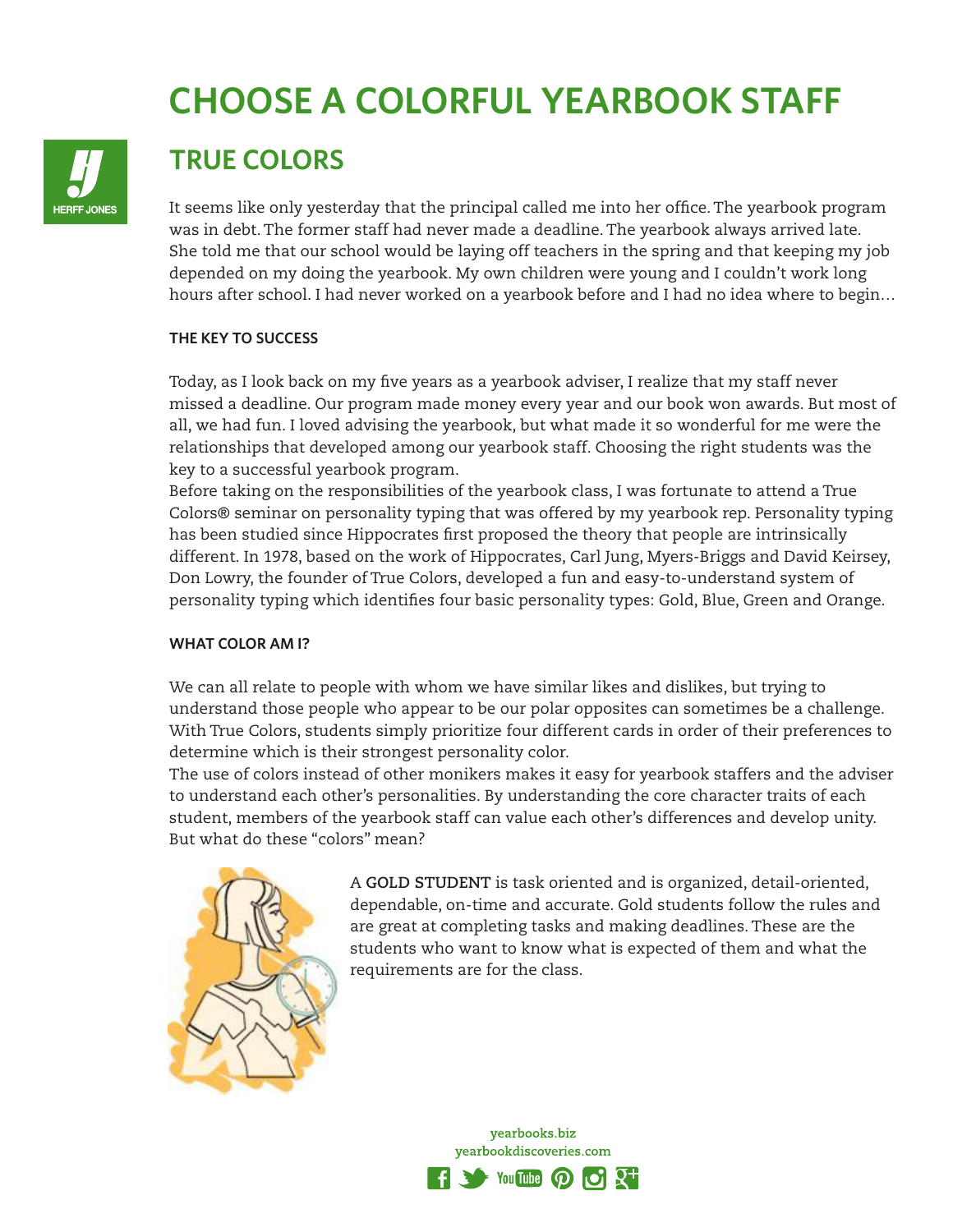#### To improve the work environment for GOLD students:

- Assign work that requires detailed planning and careful follow-through
- Define the tasks in clear and concrete terms
- Be punctual and reliable
- Provide a well-structured, stable work environment and avoid abrupt changes
- Give standard rules and regulations and set a good example
- Let them share in the responsibilities and duties of their work place and take their work ethic seriously
- Praise their neatness, organizational capabilities and efficiency
- Give feedback every step of the way to reassure them that they are on the right track
- Recognize their need to be straightforward, dependable, responsible and business-minded
- Give tangible recognition for their work



A **BLUE STUDENT** is people-oriented and is optimistic, empathetic, friendly, imaginative and abstract. Blue students prefer an atmosphere of cooperation and do not like conflict. Blue students need to be valued and respected. They are great motivators and enjoy interacting with others. They do their best work when working with others rather than working alone.

To improve the working environment for BLUE students:

- Create a warm and personal working atmosphere
- Interact as much as possible with openness and honesty
- Establish a harmonious work environment and avoid conflict and hostility
- Show your support, caring and appreciation by offering frequent praise
- Allow them the freedom to express feelings and the time to heal emotional wounds
- Make use of their natural gifts for communication, nurturing and people-oriented ideas
- Praise their imaginative and creative approach to the job
- Provide them with one-on-one feedback

A **GREEN STUDENT** is idea-oriented and is probing, abstract, curious, logical and conceptual.



Green students might question just about everything in their quest for "why" and "how." They often prefer to work independently and they need to be challenged. They can also be very demanding of themselves because they set their expectations very high.

> yearbooks.biz yearbookdiscoveries.com



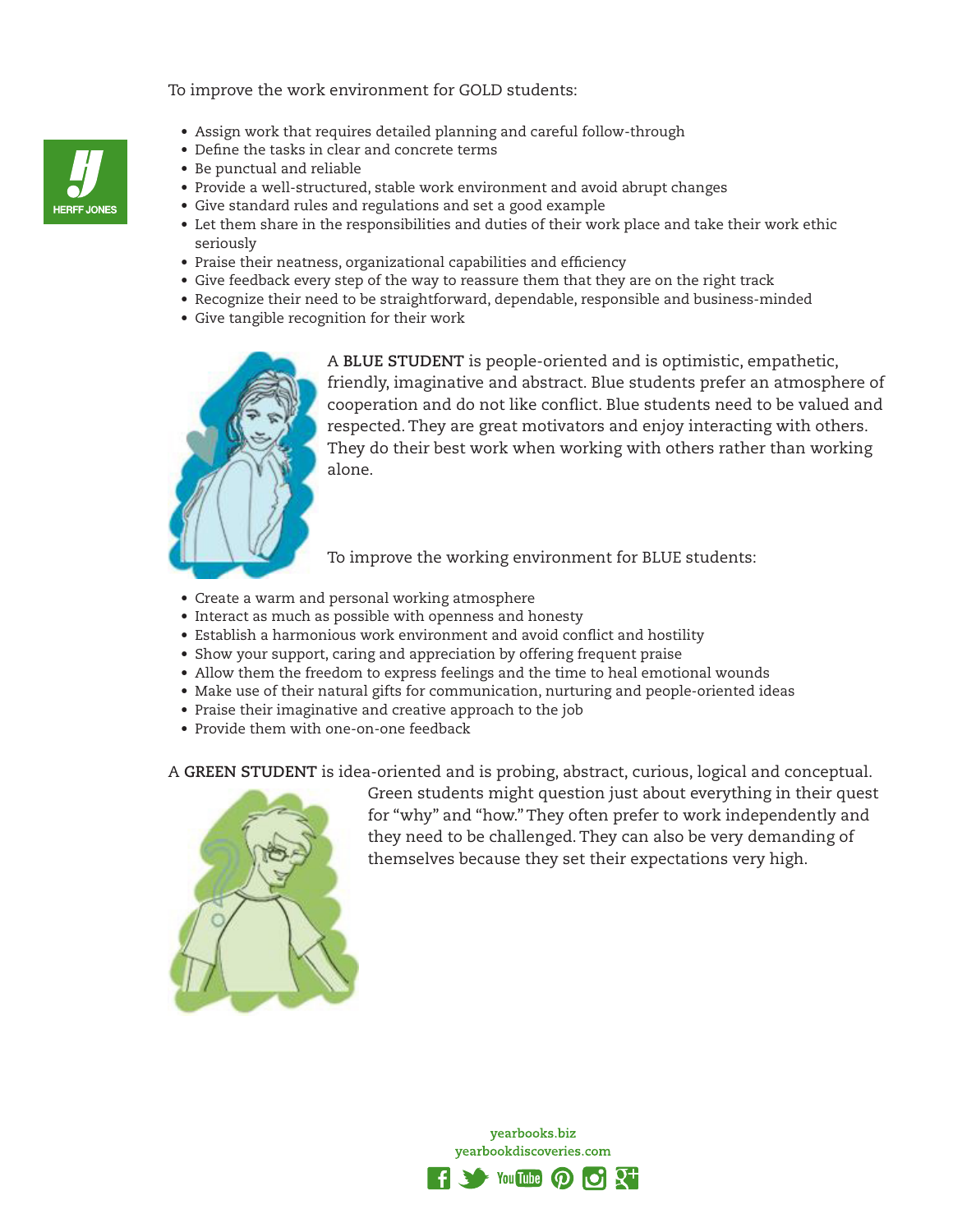To improve the working environment for GREEN students:

- Assign projects which require analytical thinking and problem solving
- Discuss your "big picture" with them and elicit their universal outlook
- Inspire them with futuristic ideas and potentialities
- Respect their inclination to go beyond the established rules of the system
- Allow them the freedom to improve the system
- Take their ideas to the next step and encourage them to think independently
- Praise their inventiveness and their ingenuity
- Understand their need to avoid redundancy and repetitive tasks
- Recognize and appreciate their competence on the job



AN **ORANGE STUDENT** is action-oriented and thrives on freedom and adventure. Orange students are playful and energetic and perform best in non-structured, spontaneous environments. They love action and they love to have fun. Orange students can be flexible, and are often great trouble-shooters and negotiators. They enjoy competition but may lack focus to complete detailed assignments and will bore easily with paperwork or repetitious tasks.

To improve the working environment for ORANGE students:

- Assign projects which are action-packed and which require a hands-on approach
- Provide opportunities to be skillful and adventurous
- Let them use their natural abilities as negotiators
- Give them the freedom to do the job in their own style and in a non-traditional way
- Help them keep a good sense of humor and avoid boredom while on the job
- Encourage them to use their gifts of originality and flair
- Provide opportunities for job competition
- Allow freedom of movement and understand their preference for action over words
- Praise their performance and skillfulness while on the job

### **PUTTING TRUE COLORS TO WORK FOR YOU AND YOUR STAFF**

Confucius said: "Choose a job you love and you'll never work a day in your life." Imagine a year where your students rush to your classroom with excitement and enthusiasm. Imagine a year without staff conflict, a year where deadlines are met and a year that is as memorable as the yearbook itself.

This can be accomplished by empowering your students to perform to their maximum capabilities and by creating an environment that will not only acknowledge individual differences but will also foster students' self-esteem. How can you do this? By assigning your yearbook staffers jobs that match their personality types and by improving the working environment for each color type, the process of creating the yearbook will be enjoyable for all.

By applying the simple principals of True Colors to the tasks necessary to complete a yearbook, you will find that not only will your students be happier and perform better, but that you too will have an enjoyable, stress-free year.